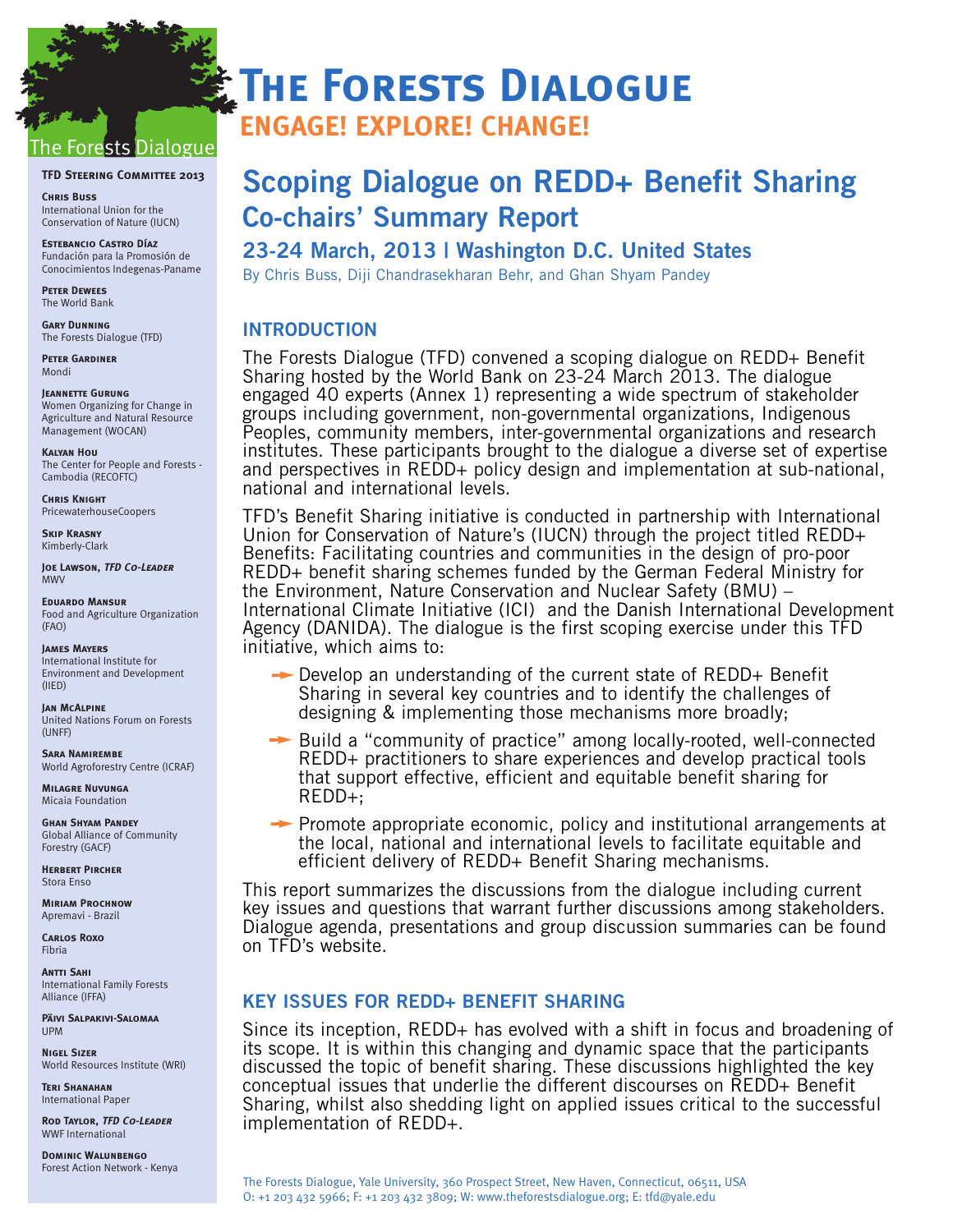

**Iwan Wibisono**



**Cecile Njebet**



**Dialogue participants during the plenary session**



**Co-chair Chris Buss**



**P. Emmanuel Munyeneh**

### Conceptual issues

### **An unclear future of REDD+ has led to different perceptions on how REDD+ benefit sharing should be designed:**

The broadening of REDD+ objectives, changing global economic conditions and the unclear future of a global carbon market for REDD+ has resulted in a wide range of views among different stakeholders regarding the direction REDD+ should take in moving forward. Since the inclusion of REDD+ in the climate change mitigation strategy at COP 13 in 2007, there is a relative decrease in the emphasis on climate protection through emission reductions and a relative increase in the emphasis on non-carbon benefits, especially poverty reduction. $<sup>1</sup>$ </sup>

Some stakeholders believe that REDD+ will be able to leverage significant and sustainable new financial flows to developing countries mainly through payment for carbon and that fast-start REDD+ investments should focus on enabling conditions for emission reductions while safeguarding against social and environmental risks. Other stakeholders believe that there will not be sufficient or sustainable financial flows from payment for carbon and that REDD+ should be linked with development agenda to leverage other income streams; thus fast-start REDD+ investments should focus on no-regrets building blocks for green development and poverty alleviation with emission reduction as a "co-benefit". But it remains elusive as to how REDD+ can be different from other existing development assistance programs and how to leverage additional funding if it is decoupled from performance-based payment for emission reductions. REDD+ may be able to bring transformational changes to the political economy of land use practices and deliver on both development and emission reduction. However a few stakeholder groups caution against "overloading" REDD+ with too many objectives while there are insufficient resources to support an integrated approach that can bring about the requisite paradigm shifts. There is a clear need for prioritization among different objectives.

These divergent expectations of REDD+ have resulted in different interpretations on what constitutes effective, efficient and equitable benefit sharing for REDD+. For example, views differ on how performance-based payment can be applied for REDD+ with multiple-objectives and how to weigh the levels of delivery on different objectives when evaluating overall performance.

#### **Uncertainty of REDD+ framework has created sequencing problem for REDD+ benefit sharing design:**

Some stakeholders question whether it is the right timing to discuss REDD+ benefit sharing when many other elements about a global REDD+ mechanism itself are still unknown (e.g. whether REDD+ will be market-linked or not; how MRV will be conducted at international, national and sub-national levels). But other stakeholders argue that these uncertainties offer opportunities to shape the future of REDD+. Discussions on the key issues for REDD+ benefit sharing point to the importance of informing decisions around some critical components for the design and implementation of REDD+ in general (e.g. stakeholder engagements; performance-based MRV). Discussions on REDD+ benefit sharing also provide a window to engage some of the under-engaged stakeholders including private sector and government officials outside of forest sector by mapping the potential incentives for those stakeholders to participate in REDD+.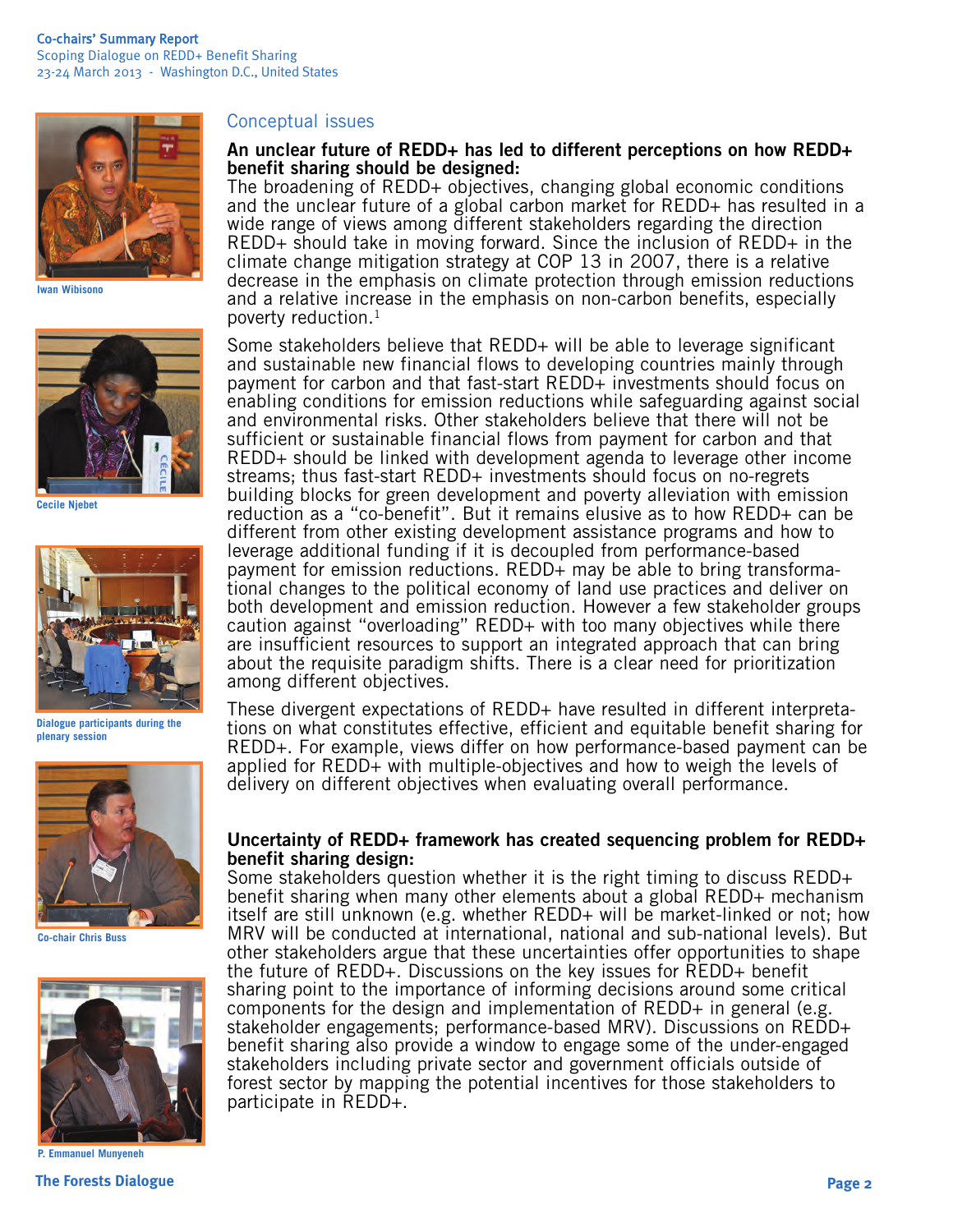#### Co-chairs' Summary Report Scoping Dialogue on REDD+ Benefit Sharing 23-24 March 2013 - Washington D.C., United States

# Applied Issues

# **Identifying and working with beneficiaries when rights are unclear:**

Ideally, benefits should be distributed to those with legal claims or rights (whether statutory or customary) to those benefits. But in most REDD+ countries, there is a lack of clarity regarding rights and claims. Many small-scale forest users do not possess formal rights to land and/or forest products. Moreover, it is still unclear how carbon rights will be linked to land and forest ownership in national legislations.

#### **Using multiple benefits to incentivize stakeholders at different levels and in different phases of REDD+:**

A variety of monetary and non-monetary benefits is relevant to different stakeholders and can be used to align stakeholders' different interests with the long-term goal of REDD+. It is important to understand what benefits will be appropriate for whom. But mapping suitable benefits against different stakeholders is complex given that stakeholders' interests are distinct at different levels and may also change over time. Key issues to consider include that:

- $\rightarrow$  Benefits could be designed to provide incentives for collaborative actions rather than maximizing individual gains;
- $\rightarrow$  Carbon benefits could be viewed as part of a whole basket of benefits that can be utilized;
- $\rightarrow$  Different benefits (including rights) could be sequenced across different phases of REDD+ so they are linked with the country's progress on REDD+ and keep stakeholders engaged. In the immediate term, there may not be enough financial resources associated with REDD+ to redistribute among all stakeholders (either as monetary or non-monetary benefits);
- $\rightarrow$  It is important to manage expectations and provide adequate benefits/incentives that can keep stakeholder motivated and engaged;
- $\rightarrow$  Power dynamics among beneficiaries and within beneficiaries groups can inform the type of benefits shared and how benefits can be shared. For example, in situations where elite capture is prominent, it will be important to examine whether monetary benefits would reach desired stakeholders.

# **Understanding the costs of REDD+:**

Two main types of costs need to be considered within REDD+ strategies: opportunity costs and implementation and transaction costs. $<sup>1</sup>$ </sup>

While the transaction and implementation costs can be more readily estimated from similar forest-related activities or when they actually occur, a number of issues need to be taken into consideration when utilizing opportunity costs in the political, social and economic contexts in REDD+ countries. For example, opportunity costs may be inadequate in terms of understanding what payments are needed to slow and halt deforestation and degradation when it requires taking away political power and access to illegitimate incomes from current decision-makers. It is also inappropriate to only use opportunity costs as basis for payments when livelihood changes associated with REDD+ activities would have significant psychological, spiritual or emotional impacts on local communities.

Different stakeholders at different levels bear different costs of REDD+. It is important to understand what costs (monetary and non-monetary) are born by whom in order to correctly estimate the net- benefits stakeholders will be able to accrue. In some instances, the costs for one stakeholder group can be the benefits received by another. It is important to link cost analysis with benefit analysis to understand how to put the right incentives in place for different stakeholders.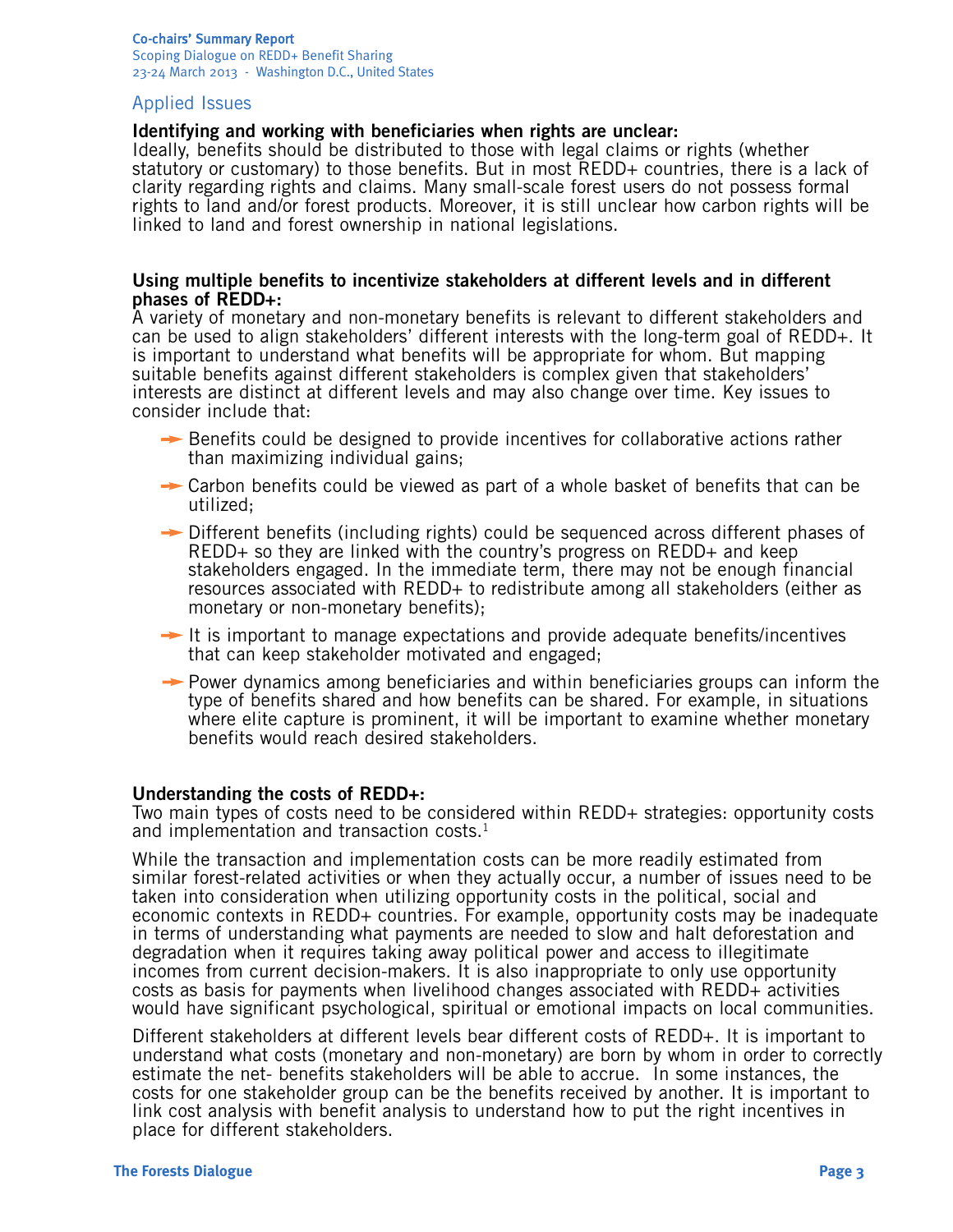

**Co-chair Ghan Shyam Pandey**



**Percy Summers speaking during plenary**



**Discussion during a break out session**



**Xiaoting Hou**



**Haman Unusa** 

# **Ensuring legitimacy of decision-making institutions and process:**

*Given the diversity of stakeholders and their views, the legitimacy of the decision-making institutions and processes is crucial for the design and implementation of REDD+ benefit sharing. Participants made the following suggestions on how decisions can be made around this complex issue:* 

*Bottom-up decision-making with international guidance on process:* local opportunity costs and benefit preferences are especially relevant in delivering the right size and type of REDD+ benefits. Consequently, specific rules on benefit sharing should be decided at sub-national or lower level. At the international level, guidance can be given on what processes each country should go through to design and implement REDD+ benefit sharing. For example, clear guidance on participatory processes for decision-making around benefit sharing including key elements that define a legitimate participatory process; clear guidance on when and at which scale Free, Prior and Informed Consent (FPIC) should be applied when making decisions on benefit sharing.

*Identifying or establishing Grievance mechanisms:* legitimate and effective grievance mechanisms are crucial for REDD+ benefit sharing to resolve disputes among stakeholders and penalize those who violate rules. In some countries, existing mechanisms may already exist and can be utilized for disputes related to REDD+.

*Capacity building for local stakeholders to participate, negotiate and make collective decisions:* decisions on REDD+ benefit sharing should be based on compromises and negotiations among stakeholders in order to achieve an optimal outcome for all. To enable a bottom-up approach, local stakeholders will need to be trained to both actively engage and negotiate. Stakeholders also need to be respectful of others concerns at the negotiation table and be willing to make compromises and participate in collaborative actions. Capacity building can be provided to local stakeholder groups on decisionmaking and on technical issues related to REDD+ and climate change in order for them to self-organize and nominate representatives who can negotiate with other groups and convey their decisions to higher levels. Establishing context appropriate platforms for dialogue to come to agreement on key issues was also viewed as important.

#### **Facilitating cross-level and cross-sector linkages in the design of REDD+ benefit sharing:**

Participants emphasized the importance to involve stakeholders outside of the forest sector especially those who are the main drivers of deforestation (e.g. agriculture sector, mining sector, infrastructure development). It is also vital to put into place mechanisms that facilitate learning between project-level experiences and policy design at national and international levels.

Identifying and cultivating strong leadership supported by civil society efforts in different sectors and at different levels may help build linkages across sectors and between sub-national, national and international levels.

# **KEY QUESTIONS TO BE FURTHER ADDRESSED**

Under those key issues identified, discussions among participants also highlighted some specific questions that warrant more discussions in future dialogues.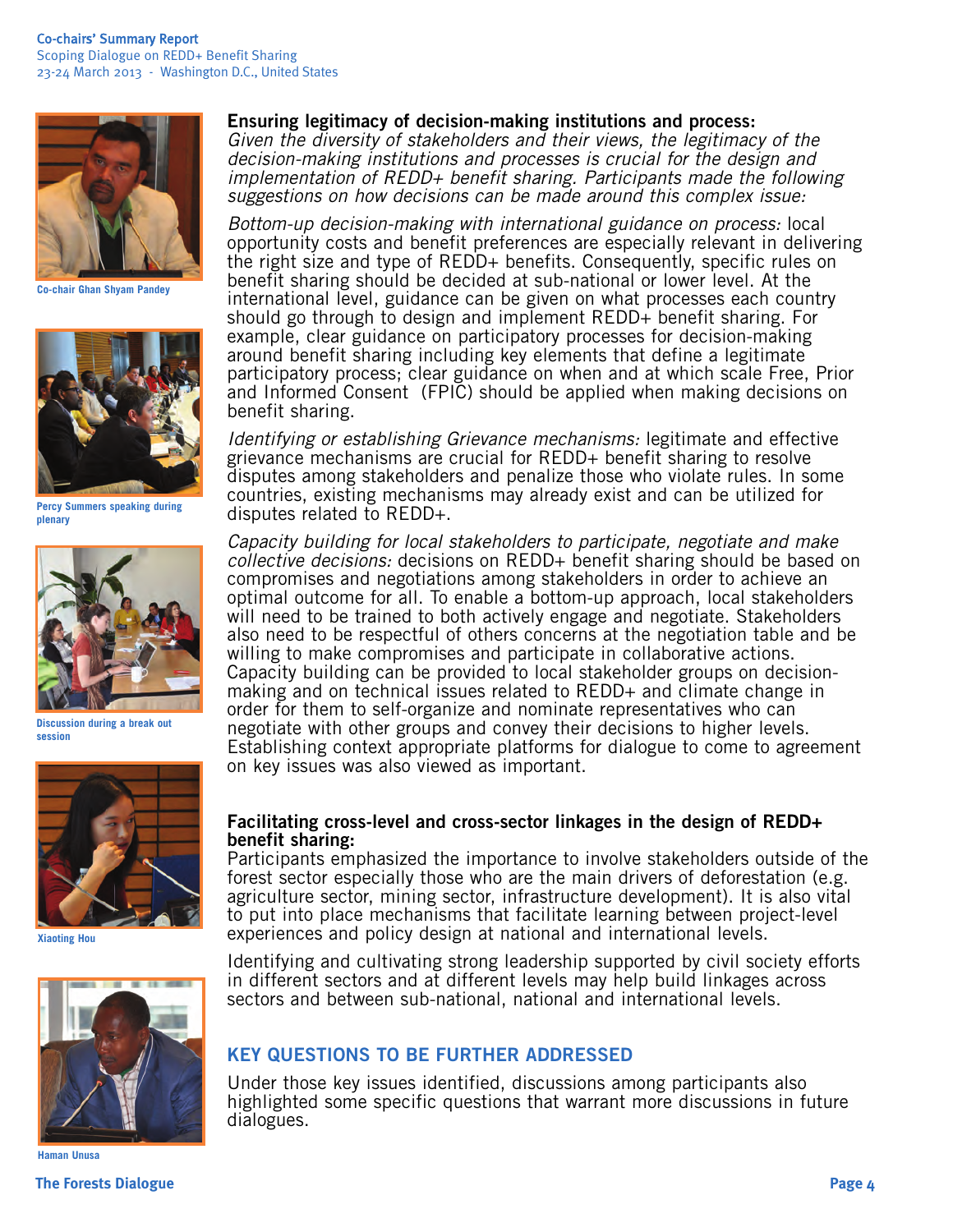# Conceptual Questions

#### **How to communicate concepts and perspectives related to REDD+ benefit sharing among different stakeholder groups?**

The same terminologies frequently used for REDD+ benefit sharing discussions can have different meanings for different stakeholders. This largely is a result of the changing scope of REDD+ and the uncertainty around its future. For example, equity for some means equal opportunities for all stakeholders; where for others it means those who perform better should benefit more, or, for private sector mainly, the residual value in a business that is available to leverage further investment. Some stakeholders (e.g. ministry of finance, private sectors) are likely to assume that benefits derived from REDD+ equate monetary gains, while others emphasize the non-monetary benefits of REDD+.

Even experts on REDD+ benefit sharing may end up talking past each other due to the different ideologies behind the same concepts. For example, when discussing benefits of REDD+, some mainly refer to non-carbon benefits while others largely think in monetary terms; or the scale at which REDD+ is being implemented confuses approach and application of terminologies –specific projects may apply different terminologies as compared to jurisdictional implementation of REDD+ strategies. It is even more difficult to deliver clear and consistent messages on benefit sharing to stakeholders who are not as involved in the discussions.

#### **How to optimize benefit sharing based on the principles of efficiency, effectiveness and equity?**

Trade-offs among the principles of efficiency, effectiveness and equity is inevitable in practice. The design of REDD+ benefit sharing seeks an optimal solution where the final outcome is likely not to include the maximization of any one principle. Stakeholders' views differ on how such an optimization can be achieved.

*A temporal approach that emphasizes different principles in different phases:* Some argue that, in the three different phases of REDD+, different priorities will be given among the three principles. For example, in the early phases of REDD+ readiness and implementation, efforts can be focused on activities that generate benefits in an effective and efficient way. It was suggested by some participants that once benefits begin to be generated sustainably, priority can then be given to equitable sharing of benefits. Others caution against giving a lower priority to equity in the early phases of REDD+, arguing this may create obstacles to give higher priority of equity later in the game if some stakeholders are excluded from the decision making process at the beginning. Furthermore, not making equitable sharing a priority at the beginning of the process could impede the sustainable generation of benefits as an equitable approach that could be vital in ensuring efficiency and effectiveness in the long term (as discussed below) .

*An equitable approach that ensures efficiency and effectiveness in the long term:* Inclusion of the poor, women and other marginalized groups as beneficiaries of REDD+ are often discussed as an equity issue that requires compromises in the effectiveness and efficiency. But equitable sharing of REDD+ benefits is actually crucial for the legitimacy of REDD+ processes and can contribute to reducing social risks, which in turn will make REDD+ more efficient and effective in the long run. There is a need to highlight that pro-poor and inclusive approaches towards REDD+ are not only "a good thing to do" but also "a must" in achieving the optimal outcomes of REDD+ in the long term. Evidence should be built around how pro-poor arrangements, and the inclusion of women, IPs and communities can contribute to the efficiency and effectiveness of REDD+ in different country and local contexts.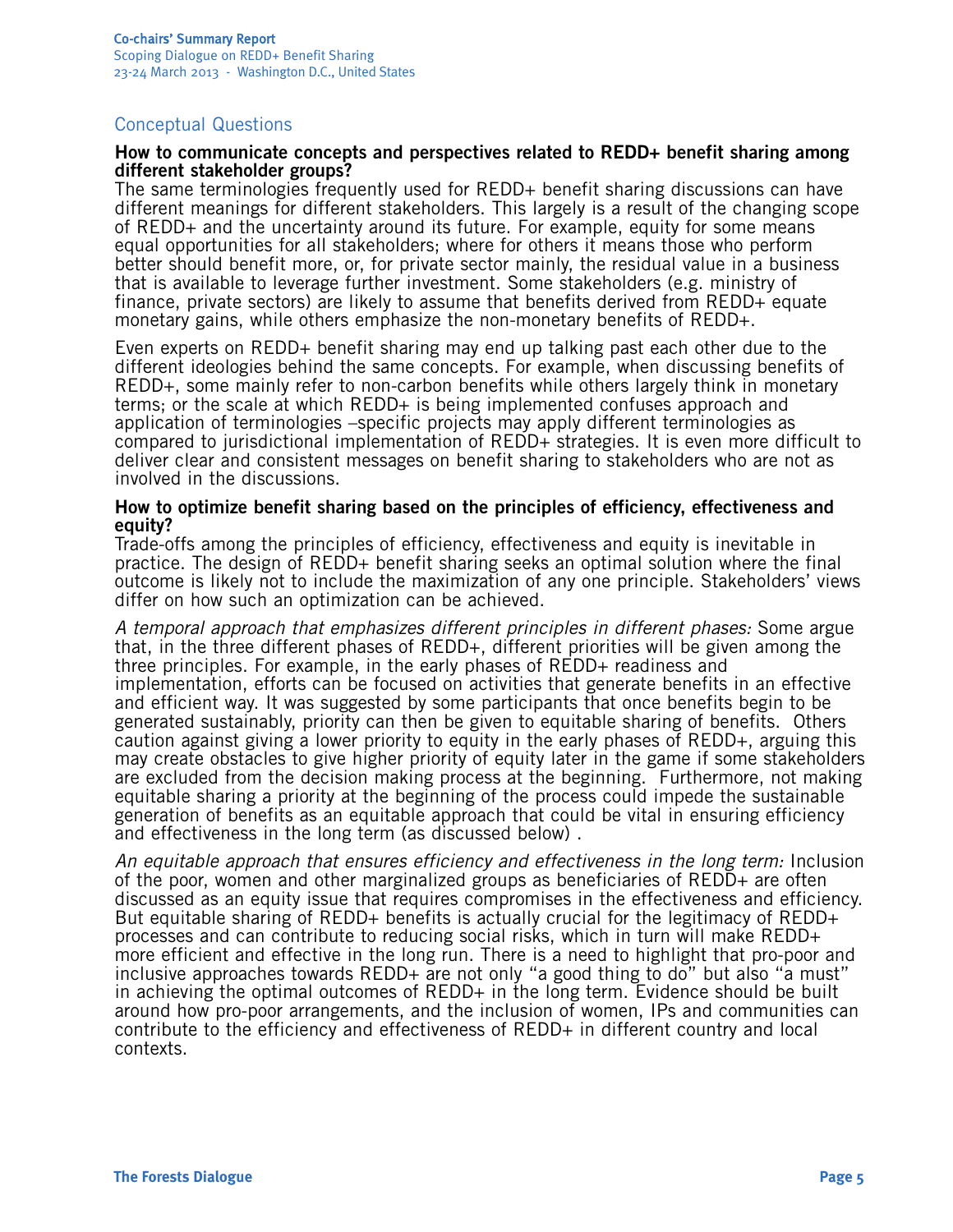

**Agustin Silvani**



**Linda Rosengren**



**Yaw Kwakye**



**Paula Williams**



**Group during plenary discussion**

# Applied Questions

### **What can be done in the immediate term to identify and work with beneficiaries when rights are unclear?**

Some argue that legitimate benefit sharing systems have to be rooted in clear legal framework of rights and responsibilities. Secure rights over land and other resources can be used as a benefit or incentive for REDD+. Secure rights can help generate other benefits that can be sustained in the long term, e.g., income from non-timber forest products. But many also recognize that establishing these rights on a national scale is not straightforward: it requires time and strong political will to counter vested interests and change business-as-usual. Participants pointed out that some immediate-term options could contribute to the long-term objective of secure rights: for example, contracts and promulgation by government of a regulation under an existing law. Future in-country dialogues can help explore tools and actions necessary to identify and work with beneficiaries given the land and resource rights in the dialogue country.

#### **On what basis can benefits be shared?**

*REDD+ was originally designed to achieve a single, defined impact of reduced emissions. Ideally, REDD+ benefits should be shared based on the performance against this defined impact. But as the scope of REDD+ broadens with the inclusion of non-carbon benefits and low carbon development options, questions remain on:* How to link performance-based payment with non-carbon benefits? How to measure broader performance within the broadening scope of REDD+? How to avoid the risk of repeating past mistakes associated with development assistance? The discussions at the scoping dialogue also revealed a diverse range of views on the following questions:

*How to measure performance in the early phases of REDD+?* Past discussions on REDD+ performance indicators have mainly focused on reduced emissions. But as most countries will remain in the first two phases of REDD+ in the near future, good performance indicators and measurement other than emission reduction are urgently needed to ensure accountability and to keep REDD+ national programs on track. It remains unclear what those performance indicators can be and how they can be differentiated yet coherently linked at sub-national, national and international levels.

*On what basis can low-emission forest stewards be rewarded?* If REDD+ only rewards high-emission stakeholders, it may marginalize sustainable forest users while creating perverse incentives for low-emission forest stewards to abandon their sustainable practices. But challenges also remain how to reward low-emission forest stewards if benefits are shared based on performance and additionality. One suggestion is that, in some cases, forest stewards can be employed to improve the enforcement of law against direct drivers of deforestations that are associated with higher emissions.

#### **How to reduce the costs of REDD+?**

The costs for one stakeholder group can be the benefits received by another. In practice, it is not possible to minimize the costs for all but optimal solutions can be found through negotiations and compromises among stakeholders. It is important to understand the limitations of using opportunity cost indicators in managing the costs of REDD+, e.g., the difficulties in estimating opportunity costs where market is not well functioning and there is a lack of information.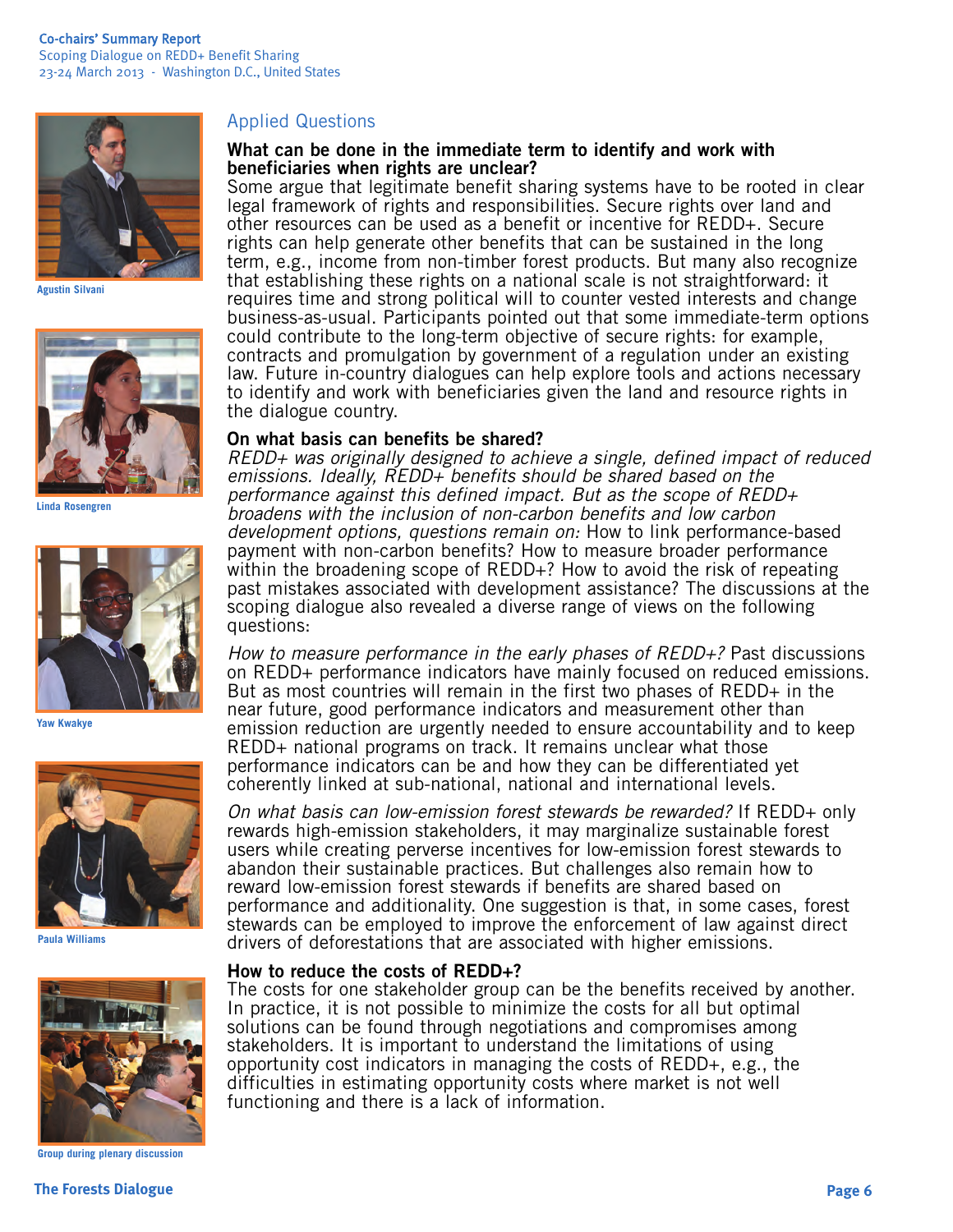A commonly suggested way to reduce costs is to utilize existing mechanisms to implement REDD+ and share REDD+ benefits. But not all existing mechanisms will be readily suitable for REDD+. For example, some benefit sharing mechanisms developed under existing customary or statutory law may in fact exclude the poorest and women. In some countries, local stakeholders may not trust existing governance structures to deliver equitable share of benefits. Moreover, in some cases, where existing incentive systems already exist, the additional benefits that REDD+ can bring may be harder to define. Feasibility studies can be done to analyze how existing mechanisms can be utilized for REDD+ and identify where new mechanisms need to be designed.

# **How to design national programs that accommodate different local context?**

A bottom-up decision making process is suggested to maintain the legitimacy of REDD+ benefit-sharing. But the question remains on how a national program can be designed to accommodate such a bottom-up process given the diversity of local context? How to balance flexibility and consistency in national policies? Some participants argue that this is a common issue in devolution of natural resource management and there are existing mechanisms to learn from in many countries.

In a bottom-up approach, national programs need to avoid leaving too much room for manipulation at sub-national level while keeping space for adjustments based on local contexts and changes over time as countries moving through different phases of REDD+. It is a delicate balance to maintain between flexibility and consistency of the system. Some suggest that national programs can provide a menu of options for sub-national decision-making bodies to choose from hence providing consistency overall while allowing flexibilities. Flexibility and consistency also have to be balanced over time. While acknowledging the importance of learning-by-doing and adaptive system, due process needs to be established for deciding whether important rules on REDD+ benefit sharing can be changed to ensure consistency.

# **How to actively involve private sector?**

The inputs of the various private sectors in the design of REDD+ benefit sharing is important given their financial expertise and their potential roles in REDD+. The various private sector entities have different points of entry in the potential of REDD+ strategies. It will be important to explore how REDD+ can generate additional benefits for different stakeholders through existing supply chains and to identify potential synergies that can be built between businesses and REDD+.

# **CONCLUSIONS AND NEXT STEPS**

REDD+ benefit sharing is complicated and involves a wide spectrum of stakeholder with diverse interests across different levels. It is situated in the global context of REDD+ while trying to address specific national and local contexts. The discussions at the scoping dialogue underlined some of those key issues while recognizing that there are existing studies and concurrent programs globally trying to address this complicated topic.

Building on the scoping dialogue, The Forests Dialogue will continue to build a community of practice on REDD+ Benefit Sharing and zoom in on specific country contexts through in-country field dialogues. The field dialogues will take participants to explore existing projects on Benefit Sharing and learn from specific countries' progresses on designing REDD+ Benefit Sharing mechanisms. While keeping the conceptual issues in mind, the field dialogues will be designed to understand what the specific challenges to design and implement REDD+ Benefit Sharing are at national and sub-national levels and identify ways forward.

The next field dialogue is tentatively scheduled to be convened in Vietnam in September, 2013.